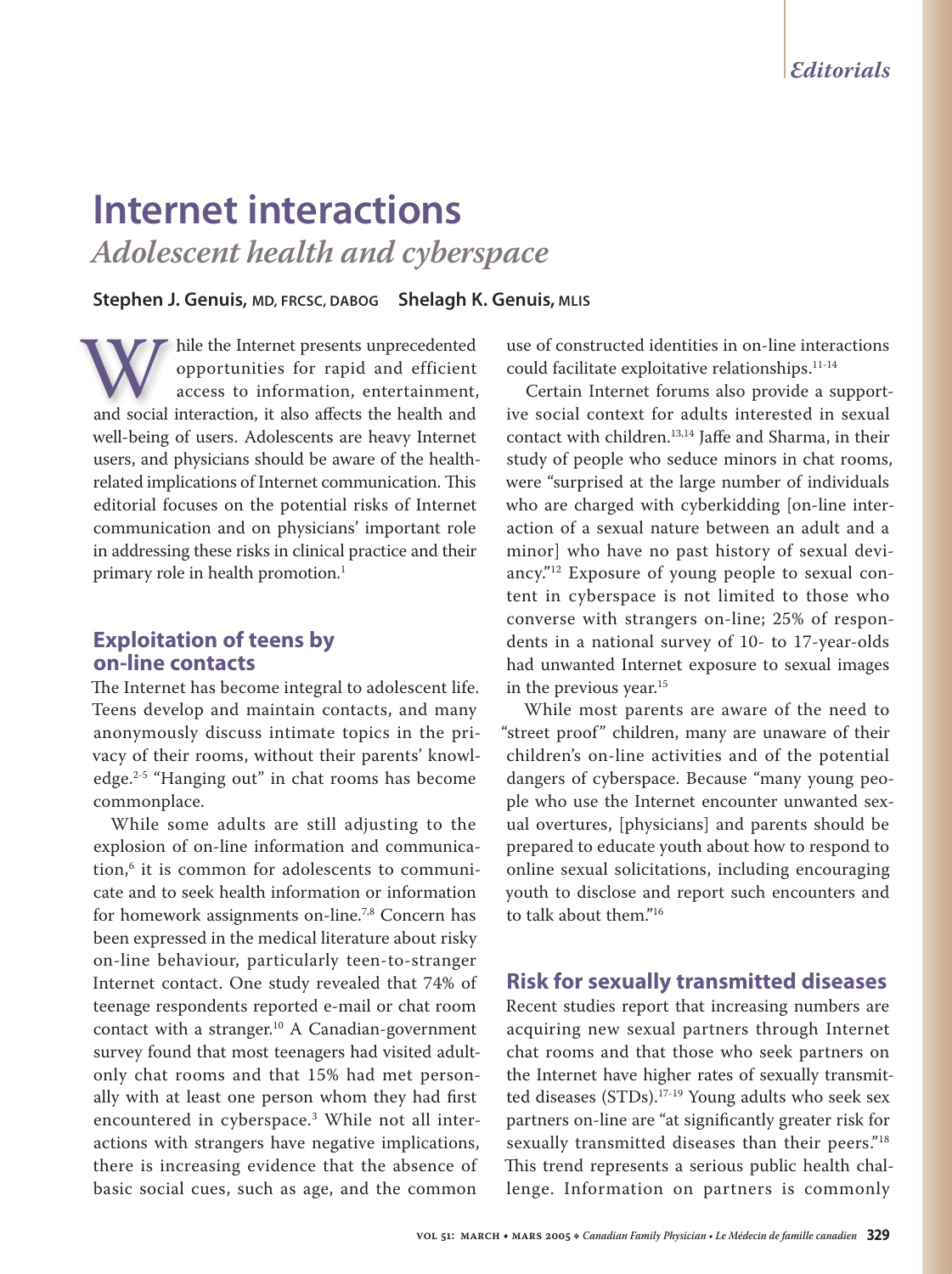# *Editorials*

incomplete and might be limited to knowledge of on-line nicknames, making it difficult to trace the sexual partners of people with serious STDs.12 Accelerated intimacy and increased disinhibition are commonly experienced in on-line relationships and on-line sexual activity has a high likelihood of resulting in off-line sexual contact.20-22 It is critical that, without vilifying the medium, physicians discuss these risk with patients<sup>23</sup> and provide information on risk reduction.

#### **Cyberbuddies: an unseen peer group**

Peer influence has a profound effect on the attitudes, choices, and behaviour of teens<sup>24-27</sup> and "one of the strongest predictors of adolescent behavior is the perceived or actual behavior of friends."26 The pediatric literature strongly recommends that physicians encourage parents to monitor their children's friends and to discourage close friendships with peers who exhibit problem behaviour.28 The Internet, however, makes this difficult. Parents should be made aware of the potential influence of cyberbuddies and should be encouraged to talk to their children about online activities.

Although research on the influence of on-line peers is just emerging, it is clear that the Internet provides access to a variety of social supports. While personal sharing in cyberspace provides emotional support for some teens,<sup>29</sup> there is evidence that on-line peer support could reinforce off-line antisocial behaviour. In the first recorded on-line suicide, 21-year old Brandon Vedas consumed a lethal dose of drugs and alcohol as he was egged on by chat room "friends" who had logged onto his webcam.30 Health professionals, educators, and parents should remember that, despite the technological savvy of many young people, discussion related to safe Internet interactions and relationships should be an integral part of teen guidance.

### **Physicians' roles**

Family doctors should understand the healthrelated risks stemming from some on-line activities

and be prepared to become involved in educating children, adolescents, and parents.<sup>31,32</sup>

Parent education is perhaps the most realistic approach for physicians, as adolescents rarely visit doctors regularly, $33,34$  and parents can have great influence on teenagers' attitudes and behaviour.29,35-37 Parents should be encouraged to teach their children critical thinking and viewing skills, to discuss Internet use and the dangers of communicating with strangers on-line and meeting Internet contacts off-line, and to have computers in open areas in the home.

#### **Conclusion**

Communicating in cyberspace has become a normal part of daily living for many people. On-line behaviour must be considered by physicians as they endeavour to promote all aspects of health. While it is vital that health concerns related to on-line activities do not demonize the Internet, it is equally critical that the risks emerging within this still-novel environment be seriously evaluated and that measures be taken to educate young people about the importance of safe navigation in cyberspace. ₩

**Dr Genuis** *is an Associate Professor in the Department of Obstetrics and Gynecology at the University of Alberta.*  **Ms Genuis** *is a Research Librarian.*

*Correspondence to:* **Dr Stephen Genuis***, 2935-66 St, Edmonton, AB T6K 4C1; telephone (780) 450-3504; fax (780) 490-1803; e-mail* **sgenuis@ualberta.ca**

**The opinions expressed** *in editorials are those of the authors and do not imply endorsement by the College of Family Physicians of Canada.*

#### **References**

- 1. Callahan D. Remembering the goals of medicine. *J Eval Clin Pract* 1999;5(2):103-6.
- 2. Teens use Web as health source. *AIDS Patient Care STDs* 2002;16(2):99-100.
- 3. Environics Research Group. *Young Canadians in a wired world: the students' view*. Ottawa, Ont: Media Awareness Network and the Government of Canada; 2001.
- 4. Amichai-Hamburger Y, Wainapel G, Fox S. "On the Internet no one knows I'm an introvert": extroversion, neuroticism, and Internet interaction. *Cyberpsychol Behav* 2002;5(2):125-8.
- 5. McKenna KYA, Bargh JA. Coming out in the age of the internet: identity "de-marginalization" through virtual group participation. *J Pers Soc Psychol* 1998;75:681-94.
- 6. Tu Y. How robust is the Internet? *Nature* 2000;406(6794):353-4.

<sup>7.</sup> Lenhart A, Simon M, Graziano M. *The Internet and education: findings of the Pew Internet & American Life Project*. Washington, DC: Pew Internet & American Life Project; 2001.